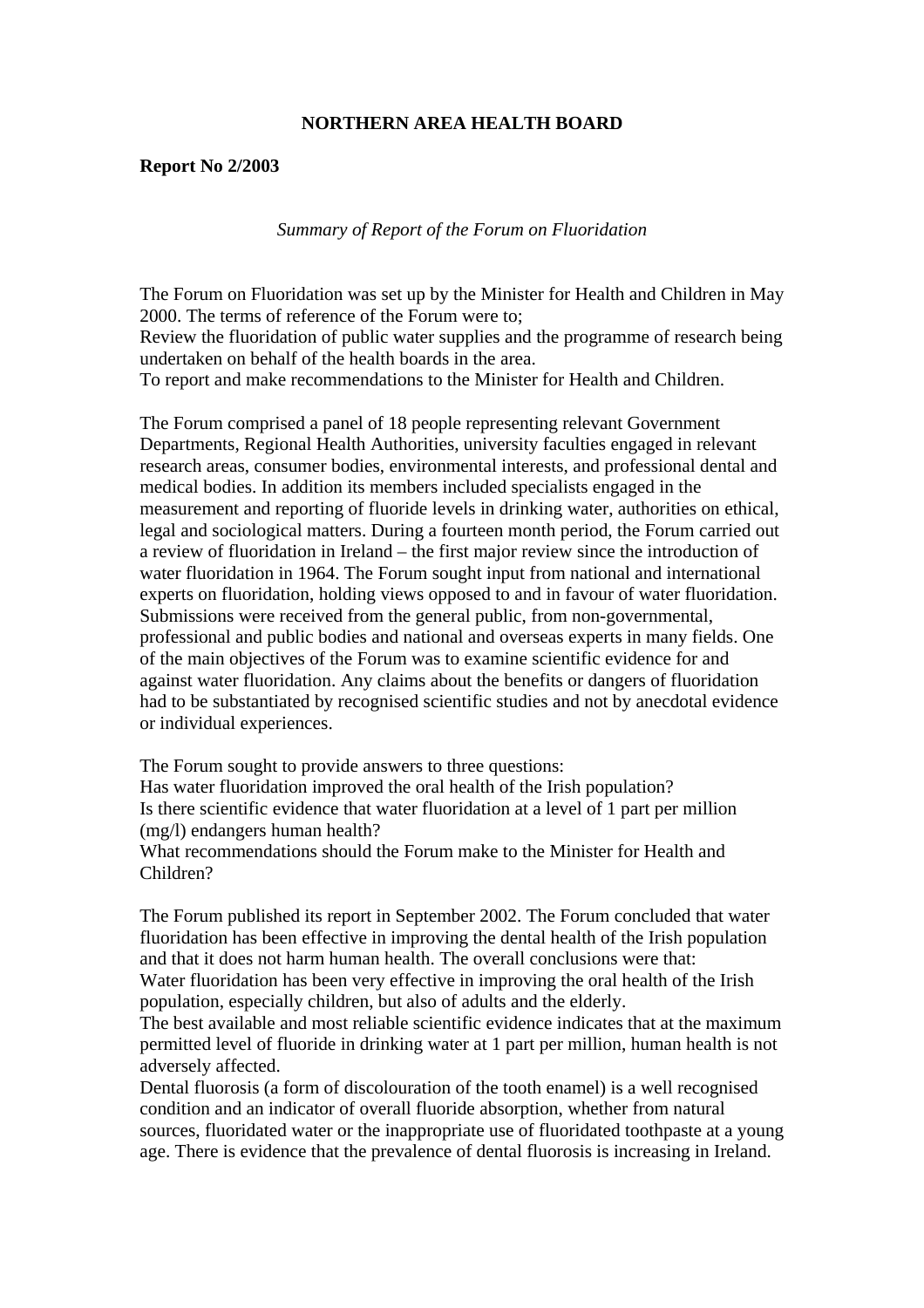The Forum made a number of recommendations on water fluoridation which are intended to assist health care providers, public health officials, policy makers and the public in achieving maximum protection against dental decay while minimising the occurrence of dental fluorosis:

The fluoridation of piped public water should continue as a public health measure. The optimal level of fluoride in drinking water should be reduced to between 0.6 and 0.8 parts per million.

There should be ongoing quality assurance of all aspects of water fluoridation. An expert body should be established to implement the recommendations of the Forum and to advise the Minister on an on-going basis.

Research related to fluoride should continue.

A number of the Forum's recommendations are for the parents of young children and are concerned with the use of toothpaste and the preparation of infant feeds: Fluoride toothpaste should continue to be used in both fluoridated and non-fluoridated areas.

Fluoride tooth paste is not advised for children under 2 years of age.

Between the ages of 2 and 7 years toothbrushing should be supervised to ensure that only a pea-sized amount of paste is used and swallowing of the paste is avoided. Infant formula should continue to be reconstituted with boiled tap water in accordance with manufacturer's instructions.

## Northern Area Health Board

The quality aspects of fluoride delivery in the NAHB region are monitored at present by the Fluoride Monitoring Committee which meets on a quarterly basis. Monthly distillation tests are carried out using the most up to date equipment. Test results are checked to ensure that fluoride levels are within statutory limits. The results are collated and are submitted to the Dept of Health and Children on a quarterly basis as Performance Indicator PC6.

The Forum also recommended that the optimal level of fluoride in drinking water should be reduced from the current level of between 0.8 and 1.0 parts per million to between 0.6 and 0.8 parts per million. The instruction to Health Boards to bring about this change in Fluoride levels will not be issued until statutory regulations have been introduced to facilitate this.

An expert body will be established to implement the recommendations of the Forum and advise the Minister on an on-going basis. It is anticipated that this expert body will make a number of recommendations in the areas of quality assurance, fluoride monitoring and reporting of fluoride levels under Performance Indicator PC6. Pending the implementation of these recommendations, fluoride levels in drinking water will continue to be maintained within existing statutory limits and existing monitoring techniques will continue as heretofore.

While the reservoirs supplying the Northern Board are outside the Board's geographic area, there may be some cost implications in the future change of fluoride levels. Information on this is not currently available.